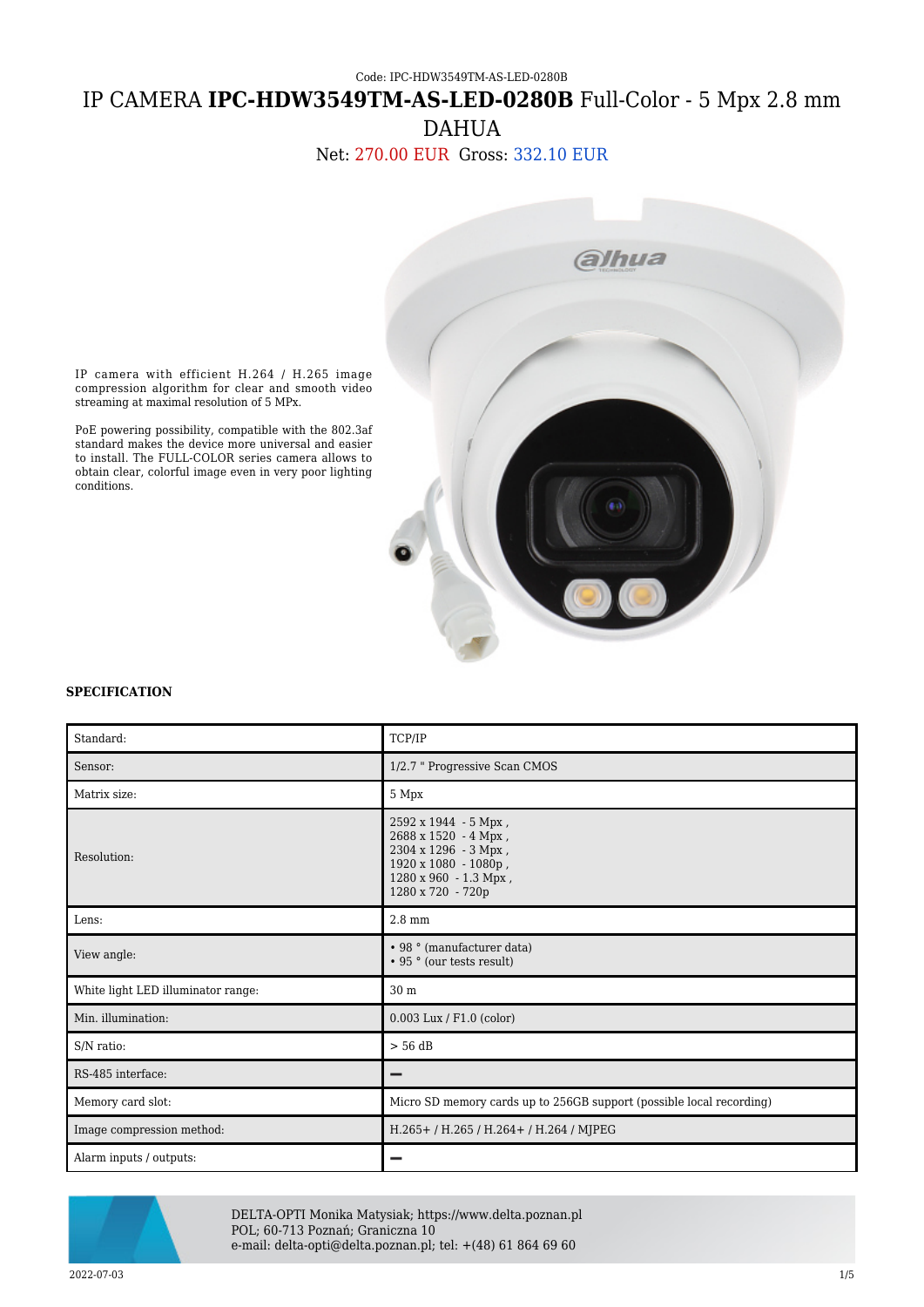| Audio:                         | • Microphone built-in<br>• Audio detection                                                                                                                                                                                                                                                                                                                                                                                                                      |
|--------------------------------|-----------------------------------------------------------------------------------------------------------------------------------------------------------------------------------------------------------------------------------------------------------------------------------------------------------------------------------------------------------------------------------------------------------------------------------------------------------------|
| Main stream frame rate:        | 20 fps @ 5 Mpx,<br>25 fps @ 4 Mpx                                                                                                                                                                                                                                                                                                                                                                                                                               |
| Network interface:             | 10/100 Base-T (RJ-45)                                                                                                                                                                                                                                                                                                                                                                                                                                           |
| Network protocols:             | IPv4/IPv6, HTTP, HTTPS, TCP, UDP, ARP, RTP, RTSP, RTCP, RTMP, SMTP, FTP,<br>SFTP, DHCP, DNS, DDNS, QoS, UPnP, NTP, Multicast, ICMP, IGMP, NFS, SAMBA,<br>PPPoE, IEEE 802.1x, SNMP                                                                                                                                                                                                                                                                               |
| WEB Server:                    | Built-in                                                                                                                                                                                                                                                                                                                                                                                                                                                        |
| Max. number of on-line users:  | $20\,$                                                                                                                                                                                                                                                                                                                                                                                                                                                          |
| ONVIF:                         | 19.06                                                                                                                                                                                                                                                                                                                                                                                                                                                           |
| Main features:                 | • WDR - 120 dB - Wide Dynamic Range<br>• 3D-DNR - Digital Noise Reduction<br>• ROI - improve the quality of selected parts of image<br>• BLC/HLC - Back Light / High Light Compensation<br>• Possibility to change the resolution, quality and bit rate<br>• Motion Detection<br>• Configurable Privacy Zones<br>• Mirror - Mirror image<br>• IVS analysis : intrusion, crossing the line (tripwire) - classification of people and<br>vehicles, scene changing |
| Mobile phones support:         | Port no.: 37777 or access by a cloud (P2P)<br>• Android: Free application DMSS<br>• iOS (iPhone): Free application DMSS                                                                                                                                                                                                                                                                                                                                         |
| Default IP address:            | 192.168.1.108                                                                                                                                                                                                                                                                                                                                                                                                                                                   |
| Default admin user / password: | $admin / -$<br>The administrator password should be set at the first start                                                                                                                                                                                                                                                                                                                                                                                      |
| Web browser access ports:      | 80, 37777                                                                                                                                                                                                                                                                                                                                                                                                                                                       |
| PC client access ports:        | 37777                                                                                                                                                                                                                                                                                                                                                                                                                                                           |
| Mobile client access ports:    | 37777                                                                                                                                                                                                                                                                                                                                                                                                                                                           |
| Port ONVIF:                    | 80                                                                                                                                                                                                                                                                                                                                                                                                                                                              |
| <b>RTSP URL:</b>               | rtsp://admin:hasło@192.168.1.108:554/cam/realmonitor?channel=1&subtype=0 -<br>Main stream<br>rtsp://admin:hasło@192.168.1.108:554/cam/realmonitor?channel=1&subtype=1 - Sub<br>stream                                                                                                                                                                                                                                                                           |
| Power supply:                  | $\cdot$ PoE (802.3af),<br>• 12 V DC / 700 mA                                                                                                                                                                                                                                                                                                                                                                                                                    |
| Power consumption:             | < 8.4 W                                                                                                                                                                                                                                                                                                                                                                                                                                                         |
| Housing:                       | Dome - Metal + Plastic                                                                                                                                                                                                                                                                                                                                                                                                                                          |
| Color:                         | White                                                                                                                                                                                                                                                                                                                                                                                                                                                           |
| "Index of Protection":         | IP <sub>67</sub>                                                                                                                                                                                                                                                                                                                                                                                                                                                |
| Vandal-proof:                  |                                                                                                                                                                                                                                                                                                                                                                                                                                                                 |
| Operation temp:                | $-40 °C  60 °C$                                                                                                                                                                                                                                                                                                                                                                                                                                                 |
| Weight:                        | $0.49$ kg                                                                                                                                                                                                                                                                                                                                                                                                                                                       |
| Dimensions:                    | Ø 122 x 99 mm                                                                                                                                                                                                                                                                                                                                                                                                                                                   |
| Supported languages:           | Polish, English, Czech, French, Spanish, Dutch, German, Russian, Portuguese, Italian                                                                                                                                                                                                                                                                                                                                                                            |
| Manufacturer / Brand:          | <b>DAHUA</b>                                                                                                                                                                                                                                                                                                                                                                                                                                                    |
| Guarantee:                     | 3 years                                                                                                                                                                                                                                                                                                                                                                                                                                                         |

## **PRESENTATION**



DELTA-OPTI Monika Matysiak; https://www.delta.poznan.pl POL; 60-713 Poznań; Graniczna 10 e-mail: delta-opti@delta.poznan.pl; tel: +(48) 61 864 69 60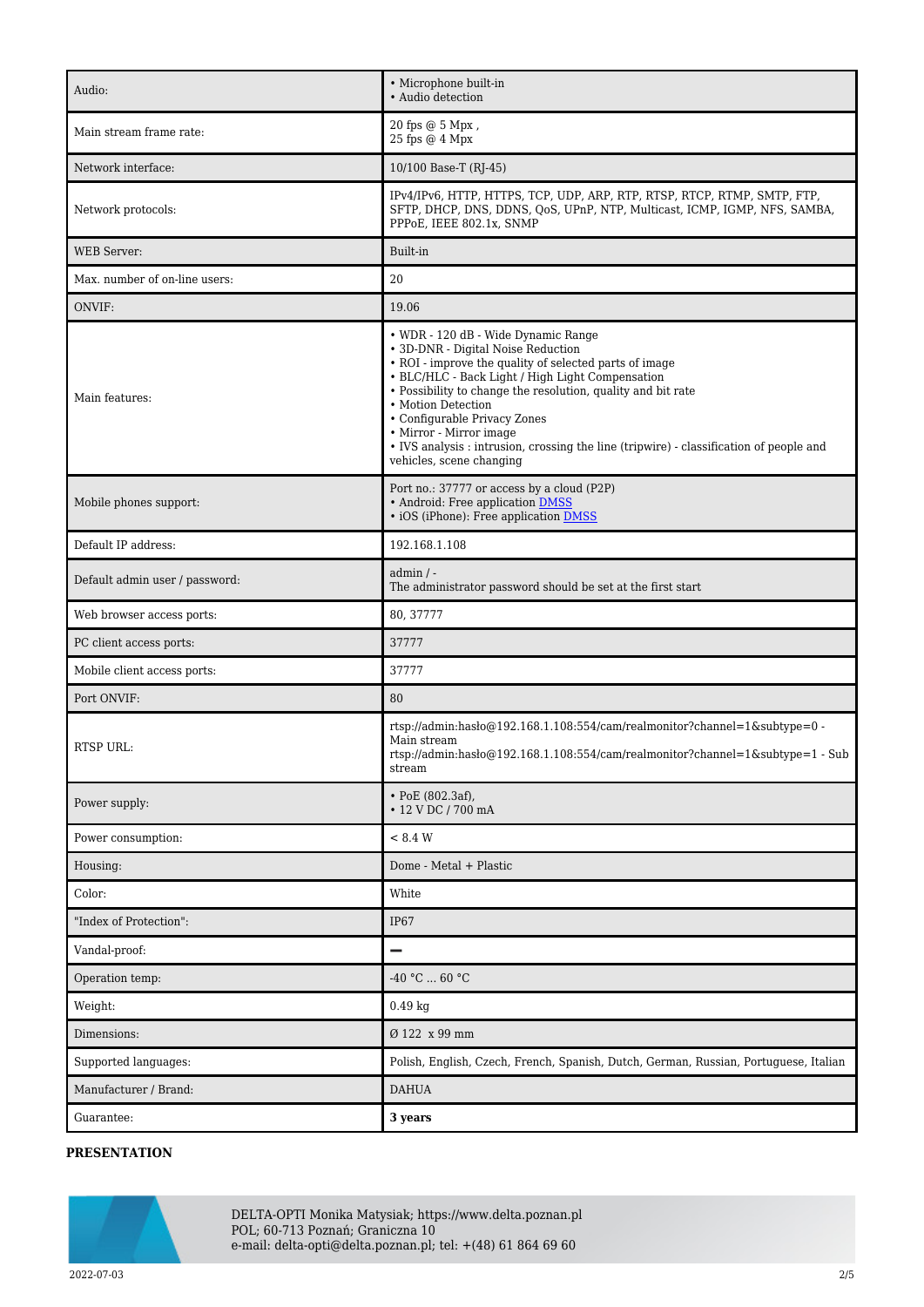Camera is out from clamping ring:



Memory card slot:



Camera mounting side view:



Presentation of the Full Color technology used in the camera: : See how to initialize DAHUA cameras:

DELTA-OPTI Monika Matysiak; https://www.delta.poznan.pl POL; 60-713 Poznań; Graniczna 10 e-mail: delta-opti@delta.poznan.pl; tel: +(48) 61 864 69 60

2022-07-03 3/5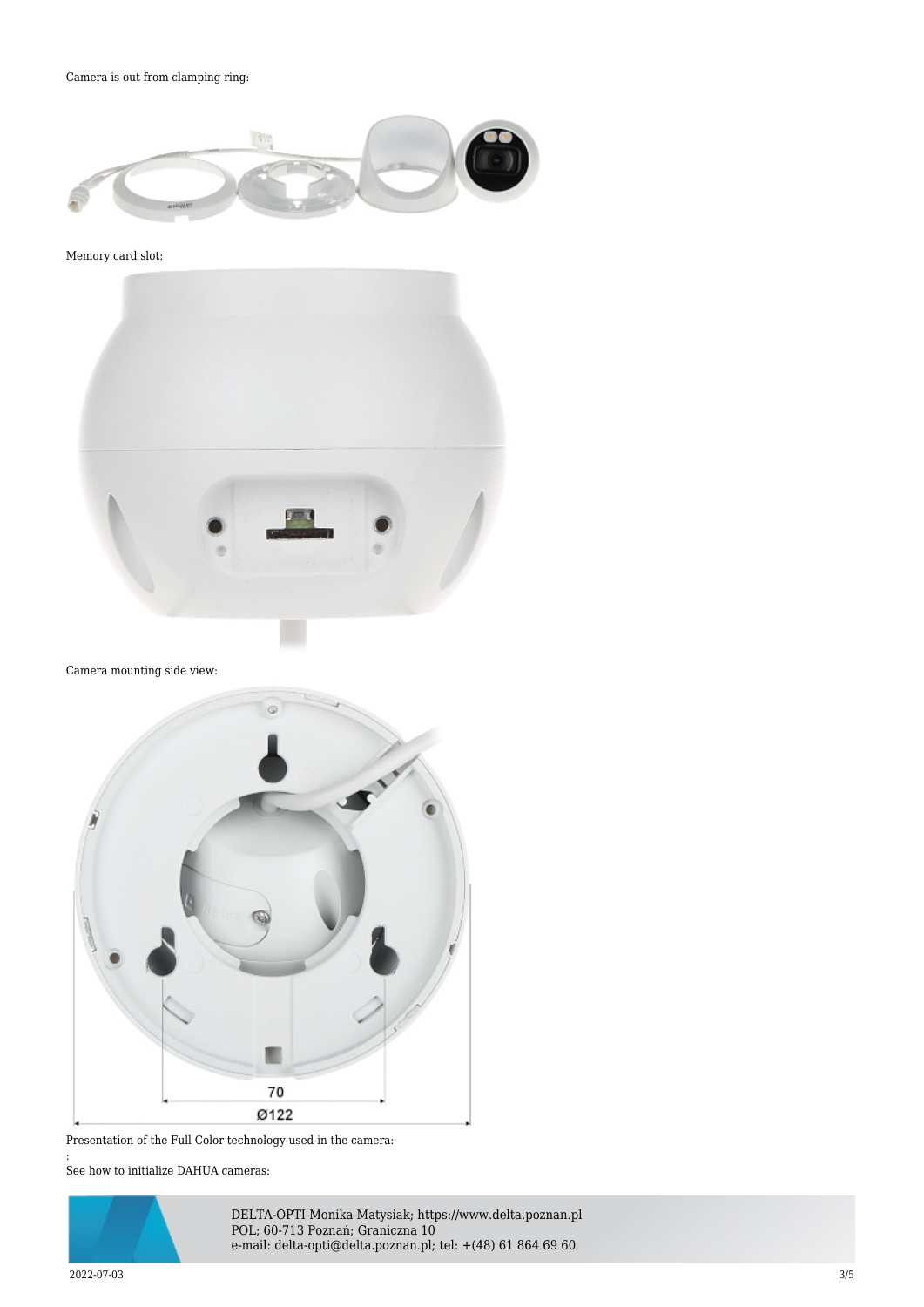: In the kit:



## Example captures of device interface:





## **OUR TESTS**



DELTA-OPTI Monika Matysiak; https://www.delta.poznan.pl POL; 60-713 Poznań; Graniczna 10 e-mail: delta-opti@delta.poznan.pl; tel: +(48) 61 864 69 60

2022-07-03 4/5